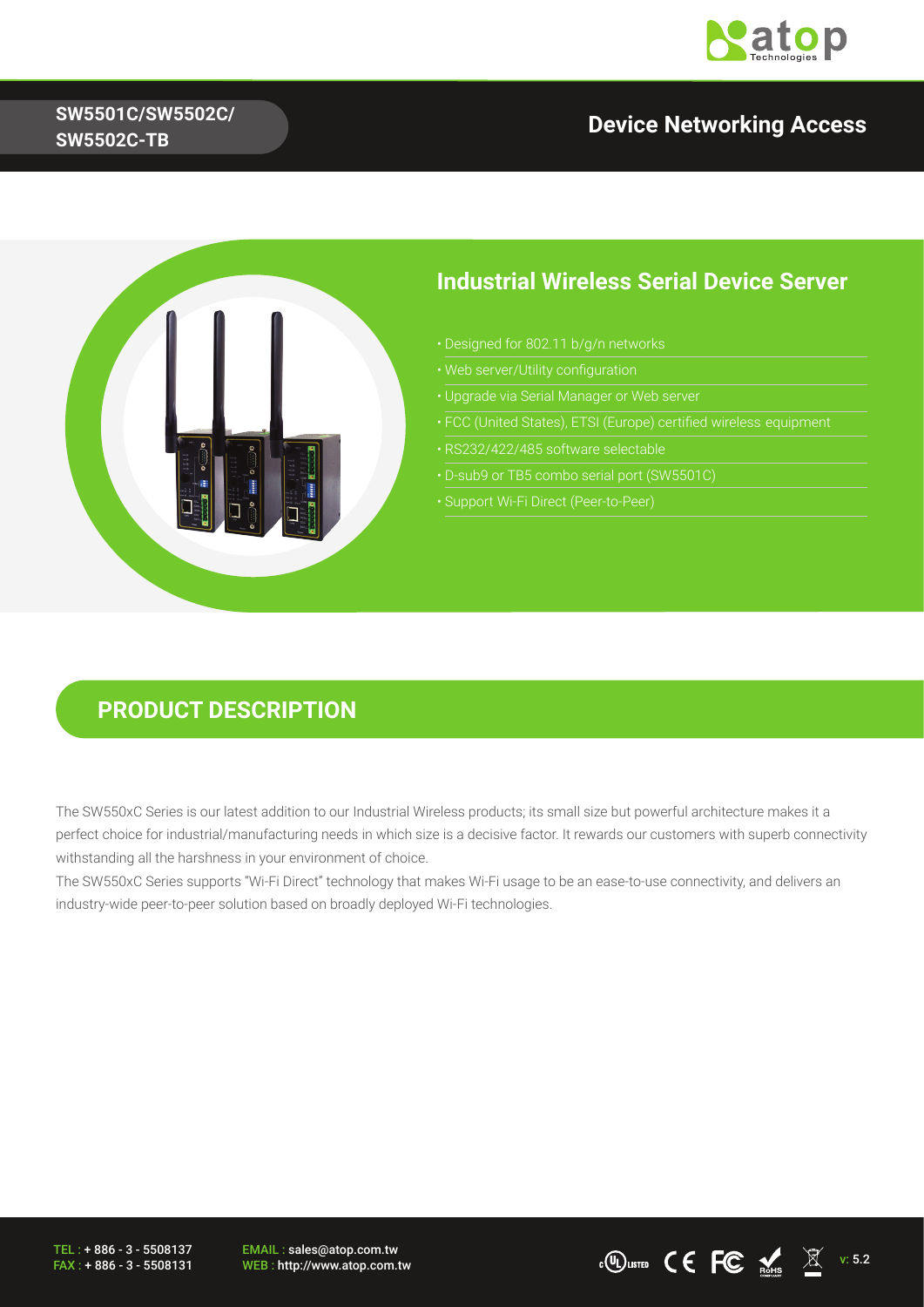

## **Industrial Wireless Access Point**

| <b>Technical Specifications</b>      |                                                                                                                                                                                       |  |  |  |  |
|--------------------------------------|---------------------------------------------------------------------------------------------------------------------------------------------------------------------------------------|--|--|--|--|
| Model Name                           | <b>SW550XC</b>                                                                                                                                                                        |  |  |  |  |
| <b>Network Interface</b>             |                                                                                                                                                                                       |  |  |  |  |
| Connector                            | <b>RJ-45</b>                                                                                                                                                                          |  |  |  |  |
| Speed                                | IEEE802.3u, 100Base-T(X)                                                                                                                                                              |  |  |  |  |
| <b>Serial Interface</b>              |                                                                                                                                                                                       |  |  |  |  |
| Connector                            | D-Sub9 or TB5 combo RS-232/422/485 software selectable (SW5501C)<br>D-Sub9 RS-232/422/485 software selectable (SW5502C)<br>5.08mm TB5 RS-232/422/485 software selectable (SW5502C-TB) |  |  |  |  |
| Ports                                | SW5501C: 1 Port / SW5502C: 2 Ports                                                                                                                                                    |  |  |  |  |
| <b>Baud Rate</b>                     | $110 \sim 921600$ Kbps                                                                                                                                                                |  |  |  |  |
| Parity                               | None, Odd, Even, Space, Mark                                                                                                                                                          |  |  |  |  |
| Data Bits                            | 5,6,7,8                                                                                                                                                                               |  |  |  |  |
| <b>Stop Bits</b>                     | 1,2                                                                                                                                                                                   |  |  |  |  |
| Flow Control                         | None, Xon / Xoff, RTS/CTS                                                                                                                                                             |  |  |  |  |
| <b>Power Characteristics</b>         |                                                                                                                                                                                       |  |  |  |  |
| Input Voltage                        | 9VDC - 48VDC                                                                                                                                                                          |  |  |  |  |
| Input Current(9VDC)                  | 0.65A                                                                                                                                                                                 |  |  |  |  |
| Power Consumption                    | Approx. 5.85Walts                                                                                                                                                                     |  |  |  |  |
| Reverse Polarity Protection          | Yes                                                                                                                                                                                   |  |  |  |  |
| Connection                           | 5.08mm 3-pin Lockable Terminal Block                                                                                                                                                  |  |  |  |  |
| <b>Mechanicals</b>                   |                                                                                                                                                                                       |  |  |  |  |
| <b>Protection Rating</b>             | IP30                                                                                                                                                                                  |  |  |  |  |
| Dimensions ( $W \times H \times D$ ) | 47x110x90 mm                                                                                                                                                                          |  |  |  |  |
| Installation                         | DIN Rail, Wall Mount (optional)                                                                                                                                                       |  |  |  |  |
| <b>Reset Button</b>                  | Yes                                                                                                                                                                                   |  |  |  |  |
| Wi-Fi Direct(P2P) Button             | Yes                                                                                                                                                                                   |  |  |  |  |
| Weight                               | 500g                                                                                                                                                                                  |  |  |  |  |
| <b>Environmental Limits</b>          |                                                                                                                                                                                       |  |  |  |  |
| <b>Operating Temperature</b>         | $-10^{\circ}$ C ~ 60°C (14°F ~ 140°F)                                                                                                                                                 |  |  |  |  |
| Storage Temperature                  | $-40^{\circ}$ C ~ 85°C (-40°F ~ 185°F)                                                                                                                                                |  |  |  |  |
| Ambient Relative Humidity            | $5 \sim 95\%$ RH, (non-condensing)                                                                                                                                                    |  |  |  |  |
| <b>Software</b>                      |                                                                                                                                                                                       |  |  |  |  |
| Protocols                            | IPv4, ICMP, TCP, UDP, DHCP Client, SNMP, SMTP, HTTP, DNS, NTP,<br>RADIUS, RFC2217, WPS, Syslog                                                                                        |  |  |  |  |
| Wireless Security                    | WEP, WPA, WPA2, TKIP, AES, 802.1x                                                                                                                                                     |  |  |  |  |
| Configuration                        | Atop Device Management Utility, Web UI                                                                                                                                                |  |  |  |  |
| Virtual COM                          | Windows / Linux redirection software                                                                                                                                                  |  |  |  |  |
| <b>Link Modes</b>                    |                                                                                                                                                                                       |  |  |  |  |
| <b>TCP Server</b>                    | 4 connections, Virtual COM, or Reverse Telnet                                                                                                                                         |  |  |  |  |
| <b>TCP Client</b>                    | Dual destinations or Virtual COM                                                                                                                                                      |  |  |  |  |
| <b>UDP</b>                           | Up to 4 ranges of IPs                                                                                                                                                                 |  |  |  |  |
| <b>MTBF</b>                          | 14 years (MIL-HDBK-217F)                                                                                                                                                              |  |  |  |  |
| <b>Warranty</b>                      | 5 years                                                                                                                                                                               |  |  |  |  |

TEL : + 886 - 3 - 5508137 FAX : + 886 - 3 - 5508131

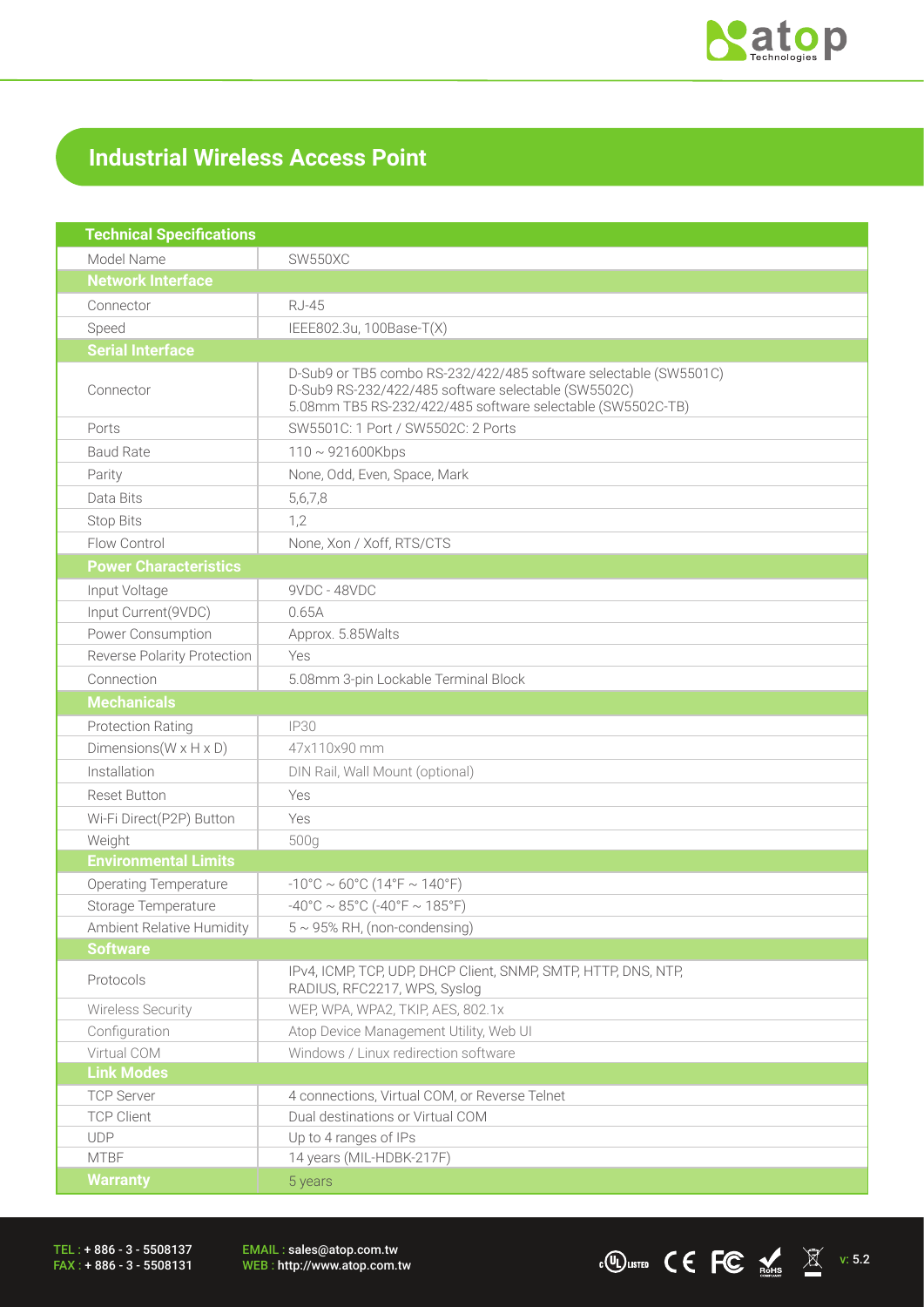

 $\overline{\text{C}}$   $\overline{\text{C}}$   $\overline{\text{C}}$   $\overline{\text{C}}$   $\overline{\text{C}}$   $\overline{\text{C}}$   $\overline{\text{C}}$   $\overline{\text{C}}$   $\overline{\text{C}}$   $\overline{\text{C}}$   $\overline{\text{C}}$   $\overline{\text{C}}$   $\overline{\text{C}}$   $\overline{\text{C}}$   $\overline{\text{C}}$   $\overline{\text{C}}$   $\overline{\text{C}}$   $\overline{\text{C}}$   $\overline{\text{C}}$   $\overline{\text{C}}$ 

| <b>Regulatory Requirements</b>       |                                                                |                                                                                                                                                                                           |                                                          |               |  |  |  |  |
|--------------------------------------|----------------------------------------------------------------|-------------------------------------------------------------------------------------------------------------------------------------------------------------------------------------------|----------------------------------------------------------|---------------|--|--|--|--|
| <b>FMC</b>                           |                                                                |                                                                                                                                                                                           | UL60950-1, CB IEC/EN60950-1, IEC/EN 62368-1, CNS 14336-1 |               |  |  |  |  |
| Radio                                |                                                                | FCC 15C 15.247, FCC 15E 15.407, EN 301893 V2.1.1, EN 300328 V2.1.1, NCC LP0002                                                                                                            |                                                          |               |  |  |  |  |
| <b>EMF</b>                           |                                                                | EN 62311: 2008, EN 50385: 2002                                                                                                                                                            |                                                          |               |  |  |  |  |
| <b>Test</b>                          |                                                                | <b>Description</b>                                                                                                                                                                        | <b>Test Levels</b>                                       | <b>Levels</b> |  |  |  |  |
| EN61000-4-2                          | <b>ESD</b>                                                     | Contact Discharge<br>Air Discharge                                                                                                                                                        | $±8$ KV<br>±15KV                                         | 4<br>4        |  |  |  |  |
| EN61000-4-3                          | <b>RS</b>                                                      | Radiated (Enclosure)                                                                                                                                                                      | 10(V/m)                                                  |               |  |  |  |  |
| EN61000-4-4                          | EFT                                                            | <b>AC Power Port</b><br><b>LAN Port</b>                                                                                                                                                   | $±2.0$ KV<br>$±2.0$ KV                                   |               |  |  |  |  |
| EN61000-4-5                          | Surge                                                          | <b>AC Power Port</b><br><b>AC Power Port</b><br><b>LAN Port</b>                                                                                                                           | 3<br>3<br>3                                              |               |  |  |  |  |
| EN61000-4-6                          | <b>CS</b>                                                      | Conducted<br>(Enclosure)                                                                                                                                                                  | 3<br>10 V rms                                            |               |  |  |  |  |
| EN61000-4-8                          | PFMF                                                           | (Enclosure)<br>3<br>AC 50/60 Hz 10 A/m                                                                                                                                                    |                                                          |               |  |  |  |  |
| Safety                               |                                                                |                                                                                                                                                                                           | UL60950-1, CB IEC/EN60950-1, IEC/EN 62368-1, CNS 14336-1 |               |  |  |  |  |
| Shock                                |                                                                | IEC 60068-2-27                                                                                                                                                                            |                                                          |               |  |  |  |  |
| Freefall                             |                                                                | IEC 60068-2-32                                                                                                                                                                            |                                                          |               |  |  |  |  |
| Vibration                            |                                                                | IEC 60068-2-6                                                                                                                                                                             |                                                          |               |  |  |  |  |
| <b>MTBF</b>                          |                                                                | 22 years (MIL-HDBK-217F)                                                                                                                                                                  |                                                          |               |  |  |  |  |
| <b>RoHS</b>                          |                                                                | Yes                                                                                                                                                                                       |                                                          |               |  |  |  |  |
| <b>Wireless Characteristics</b>      |                                                                |                                                                                                                                                                                           |                                                          |               |  |  |  |  |
| Wireless PCI-e Module                |                                                                | Atheros AR9382                                                                                                                                                                            |                                                          |               |  |  |  |  |
| Tx / Rx                              |                                                                | 1T1R MIMO (1 x 1 with MCS 0-7)                                                                                                                                                            |                                                          |               |  |  |  |  |
| <b>Standard Conformance</b>          |                                                                | 802.11b, 802.11g, and 802.11n                                                                                                                                                             |                                                          |               |  |  |  |  |
| <b>Operating Frequency</b>           |                                                                |                                                                                                                                                                                           |                                                          |               |  |  |  |  |
|                                      |                                                                | 2.4Ghz                                                                                                                                                                                    |                                                          |               |  |  |  |  |
| <b>United States</b><br>(FCC)        | 2412-2462(20Mhz)/2422-2452(40Mhz)                              |                                                                                                                                                                                           |                                                          |               |  |  |  |  |
| Europe (ETSI)                        |                                                                | 2412-2472(20Mhz)/2422-2462(40Mhz)                                                                                                                                                         |                                                          |               |  |  |  |  |
| <b>Data Rate</b>                     |                                                                |                                                                                                                                                                                           |                                                          |               |  |  |  |  |
| 802.11b                              |                                                                | 1, 2, 5.5 and 11 Mbps                                                                                                                                                                     |                                                          |               |  |  |  |  |
| 802.11g                              |                                                                | 6, 9, 12, 18, 24, 36, 48, 54Mbps                                                                                                                                                          |                                                          |               |  |  |  |  |
|                                      |                                                                | 20MHz bandwidth: 1Nss: 65Mbps @ 800Gl, 72.2Mbps @ 400Gl (Max.)                                                                                                                            |                                                          |               |  |  |  |  |
| 802.11n                              | 40MHz bandwidth: 1Nss: 135Mbps @ 800Gl, 150Mbps @ 400Gl (Max.) |                                                                                                                                                                                           |                                                          |               |  |  |  |  |
|                                      | Antenna (2.4GHz)                                               |                                                                                                                                                                                           |                                                          |               |  |  |  |  |
| Gain                                 | 3dBi                                                           |                                                                                                                                                                                           |                                                          |               |  |  |  |  |
| Connector                            |                                                                |                                                                                                                                                                                           |                                                          |               |  |  |  |  |
| SMA(R) Female<br><b>Output Power</b> |                                                                |                                                                                                                                                                                           |                                                          |               |  |  |  |  |
| $+14dBm$<br>802.11b                  |                                                                |                                                                                                                                                                                           |                                                          |               |  |  |  |  |
| 802.11g                              |                                                                | +17dBm @ 6, 9, 12,18,24Mbps / +17dBm @ 36Mbps / +16dBm @ 48Mbps / +16dBm @ 54Mbps                                                                                                         |                                                          |               |  |  |  |  |
| 802.11n 2.4GHz/HT20                  |                                                                | +16dBm @ MCS 0 +16dBm @ MCS 4 +16dBm @ MCS 1 +16dBm @ MCS 5                                                                                                                               |                                                          |               |  |  |  |  |
| 802.11n 2.4GHz/HT40                  |                                                                | +16dBm @ MCS 2 +16dBm @ MCS 6 +16dBm @ MCS 3 +15dBm @ MCS 7<br>+15dBm @ MCS 0 +15dBm @ MCS 4 +15dBm @ MCS 1 +15dBm @ MCS 5<br>+15dBm @ MCS 2 +15dBm @ MCS 6 +15dBm @ MCS 3 +14dBm @ MCS 7 |                                                          |               |  |  |  |  |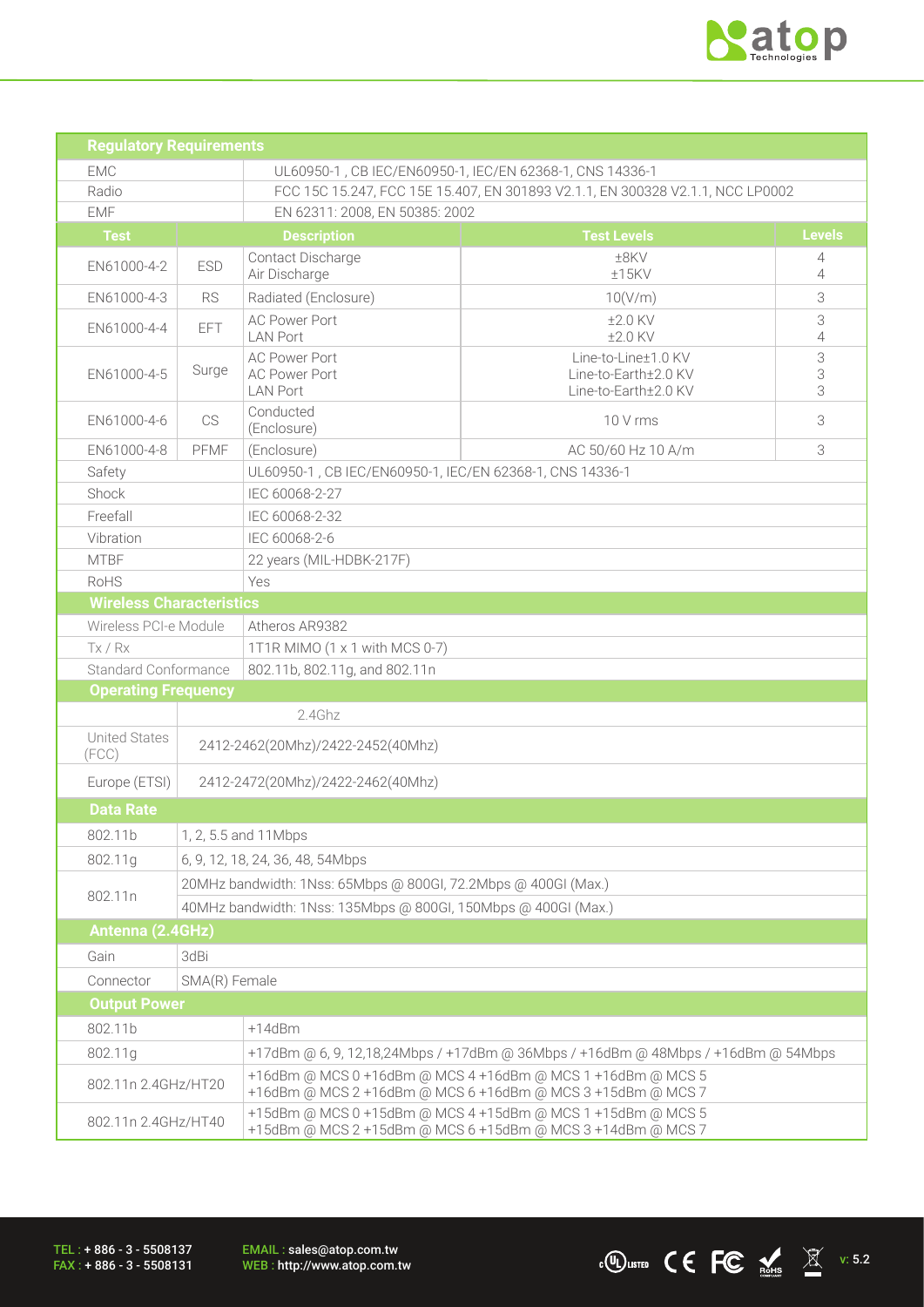

| <b>Receiver Sensitivity</b>          |                                                      |                                                                                                    |             |           |                                |  |  |  |  |
|--------------------------------------|------------------------------------------------------|----------------------------------------------------------------------------------------------------|-------------|-----------|--------------------------------|--|--|--|--|
|                                      | Data Rate                                            | <b>IEEE</b> Spec<br>(1 Rx dBm)                                                                     |             | Data Rate | <b>IEEE</b> Spec<br>(1 Rx dBm) |  |  |  |  |
|                                      | 1M                                                   | not specified                                                                                      |             | MCS0      | $-79$                          |  |  |  |  |
| 802.11b                              | 5.5M                                                 | not specified                                                                                      |             | MCS1      | $-76$                          |  |  |  |  |
|                                      | 11M                                                  | not specified                                                                                      |             | MCS2      | $-74$                          |  |  |  |  |
|                                      | 6M                                                   | $-82$                                                                                              | 802.11n     | MCS3      | $-71$                          |  |  |  |  |
|                                      | <b>9M</b>                                            | $-81$                                                                                              | <b>HT40</b> | MCS4      | $-67$                          |  |  |  |  |
|                                      | <b>12M</b>                                           | $-79$                                                                                              |             | MCS5      | $-63$                          |  |  |  |  |
|                                      | <b>18M</b>                                           | $-77$                                                                                              |             | MCS6      | $-62$                          |  |  |  |  |
| 802.11g                              | 24M                                                  | $-74$                                                                                              |             | MCS7      | $-61$                          |  |  |  |  |
|                                      | 36M                                                  | $-70$                                                                                              | 802.11b/g/n | MCS0      | $-82$                          |  |  |  |  |
|                                      | 48M                                                  | $-66$                                                                                              |             | MCS1      | $-79$                          |  |  |  |  |
|                                      | 54M                                                  | $-65$                                                                                              |             | MCS2      | $-77$                          |  |  |  |  |
|                                      | MCS0                                                 | $-82$                                                                                              |             | MCS3      | $-74$                          |  |  |  |  |
|                                      | MCS1                                                 | $-79$                                                                                              | <b>HT20</b> | MCS4      | $-70$                          |  |  |  |  |
|                                      | MCS2                                                 | $-77$                                                                                              |             | MCS5      | -66                            |  |  |  |  |
| 802.11n                              | MCS3                                                 | $-74$                                                                                              |             | MCS6      | $-65$                          |  |  |  |  |
| <b>HT20</b>                          | MCS4                                                 | $-70$                                                                                              |             | MCS7      | $-64$                          |  |  |  |  |
|                                      | MCS5                                                 | -66                                                                                                |             | MCS0      | $-79$                          |  |  |  |  |
|                                      | MCS6                                                 | $-65$                                                                                              |             | MCS1      | $-76$                          |  |  |  |  |
|                                      | MCS7                                                 | $-64$                                                                                              |             | MCS2      | $-74$                          |  |  |  |  |
|                                      |                                                      |                                                                                                    | 802.11b/g/n | MCS3      | $-71$                          |  |  |  |  |
|                                      |                                                      |                                                                                                    | <b>HT40</b> | MCS4      | $-67$                          |  |  |  |  |
|                                      |                                                      |                                                                                                    |             | MCS5      | $-63$                          |  |  |  |  |
|                                      |                                                      |                                                                                                    |             | MCS6      | $-62$                          |  |  |  |  |
|                                      |                                                      |                                                                                                    |             | MCS7      | $-61$                          |  |  |  |  |
| <b>Ordering Information</b>          |                                                      |                                                                                                    |             |           |                                |  |  |  |  |
| SW5501C                              |                                                      | P/N:1P1SW5501C0001G                                                                                |             |           |                                |  |  |  |  |
| SW5502C                              |                                                      | 1-port Industrial Wireless Serial Device Server, DB9 or TB5 combo<br>P/N:1P1SW5502C0001G           |             |           |                                |  |  |  |  |
|                                      |                                                      | 2-port Industrial Wireless Serial Device Server, DB9<br>P/N:1P1SW5502CTB01G                        |             |           |                                |  |  |  |  |
| <b>SW5502C-TB</b>                    | 2-port Industrial Wireless Serial Device Server, TB5 |                                                                                                    |             |           |                                |  |  |  |  |
| <b>Optional Accessories</b>          |                                                      |                                                                                                    |             |           |                                |  |  |  |  |
| UN315-1212 (US-Y)<br>Power Adapter   |                                                      | P/N: 50500151120003G<br>Y-Type power adapter, 100~240VAC input, 1.25A @ 12VDC output, US plug, LV6 |             |           |                                |  |  |  |  |
| UNE 315-1212 (EU-Y)<br>Power Adapter |                                                      | P/N: 50500151120013G<br>Y-Type power adapter, 100~240VAC input, 1.25A @ 12VDC output, EU plug, LV6 |             |           |                                |  |  |  |  |
| UN315-2465 (US)                      |                                                      | P/N: 50500161240002G<br>Y-Type power adapter, 100~240VAC input, 0.65A @ 24VDC output, US plug, LV6 |             |           |                                |  |  |  |  |
| UNE315-2465 (EU)                     |                                                      | P/N: 50500161240012G<br>Y-Type power adapter, 100~240VAC input, 0.65A @ 24VDC output, EU plug, LV6 |             |           |                                |  |  |  |  |
| ADP-DB9(F)-TB5                       |                                                      | P/N: 59906231G<br>Female DB9 to Female 3.81 TB5 Converter                                          |             |           |                                |  |  |  |  |
| WMK-454-Black                        |                                                      | P/N: 70100000000043G<br>Black Aluminum Wall Mount Kit                                              |             |           |                                |  |  |  |  |